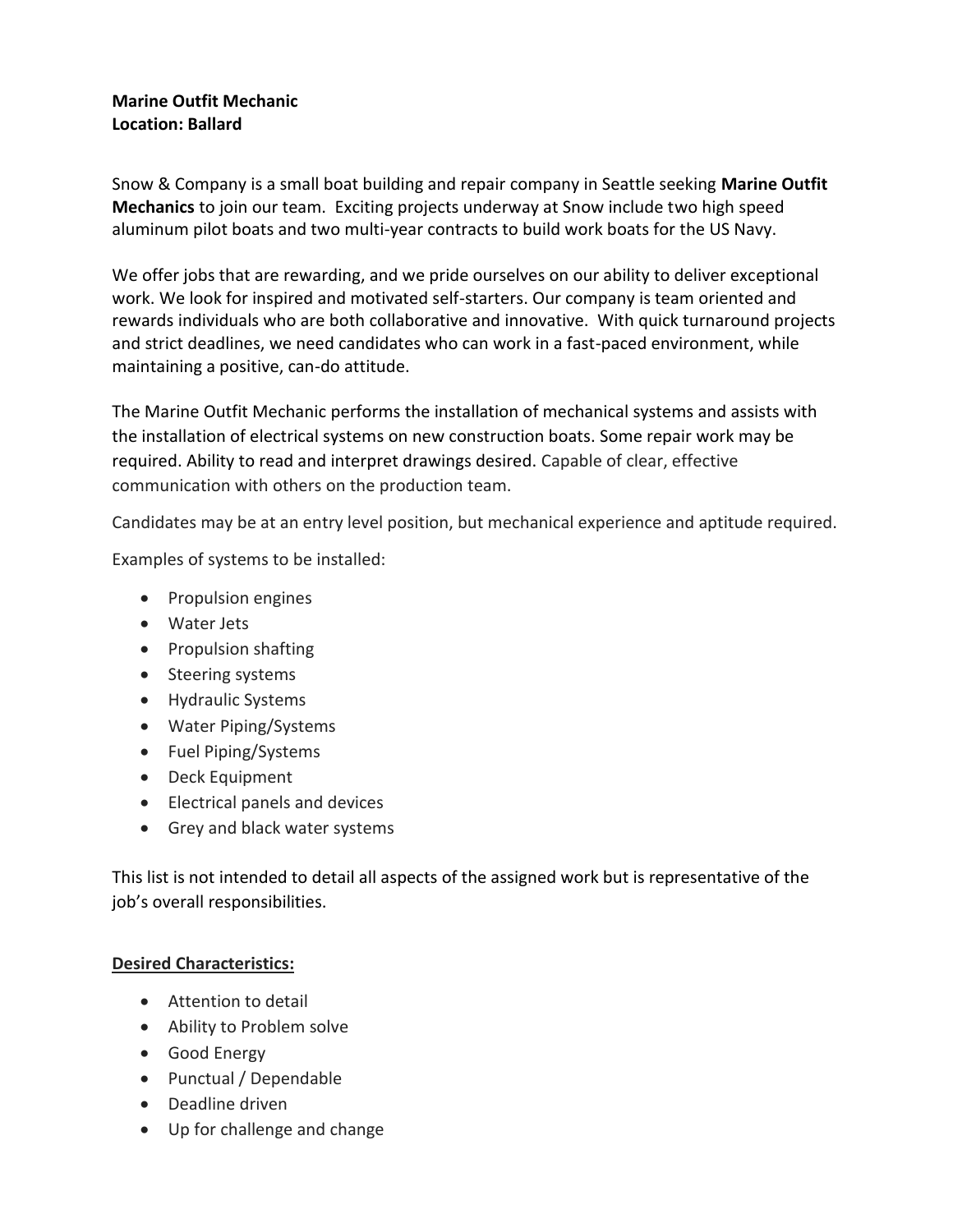- Withstand the intensity of work, being outside your comfort zone.
- Pride yourself in customer satisfaction
- Ability to adapt
- Trustworthy
- Integrity
- Schedules may require availability for long days and overtime.

## **Basic Qualifications:**

- Must have a general familiarity with tools and parts
- Well organized with attention to detail
- Effective communication skills
- Punctual with high attendance rate
- Must be willing and able to support a safe work environment
- Works well independently and as a team
- Ability to operate a forklift

Preferred Qualifications: 6 to 12 months experience in a similar position preferred

### **Physical Requirements:**

Work is conducted in a dynamic, fast-paced shipyard with moderate to loud noise levels from production activity in the boatyard. The individual will be required to be in production areas in yard and onboard vessels. He/she must be able to walk to and from job sites. The person must be able to climb inclined stairways and vertical ladders; to enter confined areas and tanks; to work at heights. He/she may be required to work more than 8-hour shifts and weekends. The incumbent must be able to frequently bend, squat, crawl, twist and may be required to lift up to 50 pounds.

### **Snow & Company Perks:**

- Steady long term contract work
- Positive work environment
- 100% paid medical for employee, spouse, dependents
- Paid holidays
- Competitive pay
- Opportunity to growth

Full Time position Salary DOE

### **Snow & Company:**

We are a leading boatbuilder and ship repair company in the Ballard neighborhood of Seattle. We build commercial vessels for the fishing industry, government agencies, tugboat operators, aquaculture companies and other marine businesses. Additionally, we perform overhauls and repairs to vessels. Located on the ship canal we have modern enclosed fabrication halls along with waterfront repair facilities.